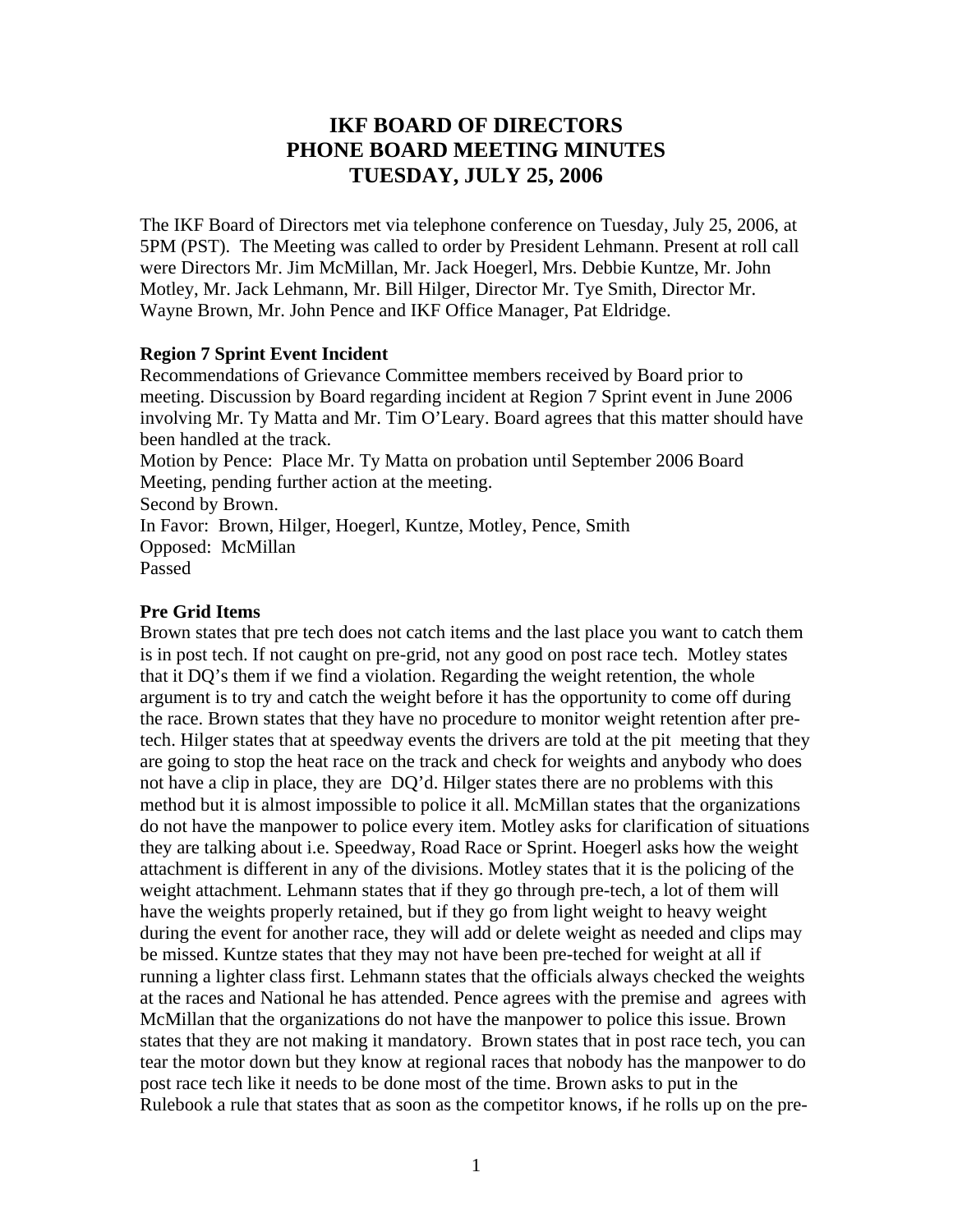grid, looking at the numbers, also look at weights. Brown states that he wants to paint the weights white. They can be told that they don't have their weight keyed, you aren't going to race. They don't have to stop the race. Hilger clarifies that they do not stop the race, they bring them on the track before they start. Brown states that they give the officials, if they want to do it, an out to tell the competitor if you want to push up to the pre-grid or line up, if they check the weights and they are not keyed, you are not going to race. Lehmann states that it can be put in next rulebook. Hilger states that it is already a rule. Brown states that if they are on the pre-grid and somebody walks up there and tells them that their weight is not keyed, the rulebook does not says that you can keep them from racing. McMillan states that it is the Race Director's discretion at that point. Hilger states that anything that is unsafe can keep them from racing. Brown asks that it be put in black and white so no one can argue with it. Does not understand why they will not give the race director or pit personnel gridding it, the opportunity to say, or say at driver's meeting, you roll up to pre-grid and your weights are not properly attached, they can be checked in post tech, but he is trying to catch it and they are missing the point, they can be checked before they have the opportunity to come off. Hilger states that they do that all the time in Speedway, prevent people from racing for that reason, for any kind of clothing issue. Brown asks that it be put in the rulebook. Lehmann states we could add wording to the current rule. Brown states that there will be no argument or debate if clarified in the rulebook. Motley states that they are specifying the penalty so there is no question that they can be stopped from racing. Brown agrees.

Brown states that anything that is illegal in post-tech, you can't grid or go out on the grid with anything that is illegal. Same thing as the Comer deal. The competitors will know that they cannot go to grid with tape and suddenly rip it off right before they go out, it is illegal. Pence agrees with Brown; says that they did add language to Section 105.2.1. that all pre-tech items must pass the same inspection after the race. Pence states that they should add in the same paragraph that pre-tech items may be checked in pre-grid or anytime. Pence thinks that is all they need to do; Brown agrees.

Brown asks that the weights be painted white. Would be in line with other organizations. To be effective January 1, 2007.

Motley states that there is also issue with running the karts for long periods of time under covered grids. Feels that this issue also needs to be discussed. Brown agrees. And he feels that the karts need to be pushed outside. Hilger states that it will be division specific. Brown states that in sprint and road racing, there is frequently covered areas. Brown wants to make a Motion that karts cannot be started under a covered area or inside a garage unless instructed by race personnel. Kuntze states that we should say covered pregrid area. Motley states that it cannot be the Race Director, must be grid steward. Brown states whatever track official. Motley states that there are events with 25-30 competitors in a class and they run their karts between 8-10 minutes under these enclosed conditions. Feels that is extremely unsafe situation. Lehmann states that in Region 6 they must start their kart up on the ground against the fence; no starting on the kart stands. Brown states that the proper way to start it is outside. Motley does not feel that this will solve the problem that he sees – then you will have the Junior I's and the Kid Karts trying to push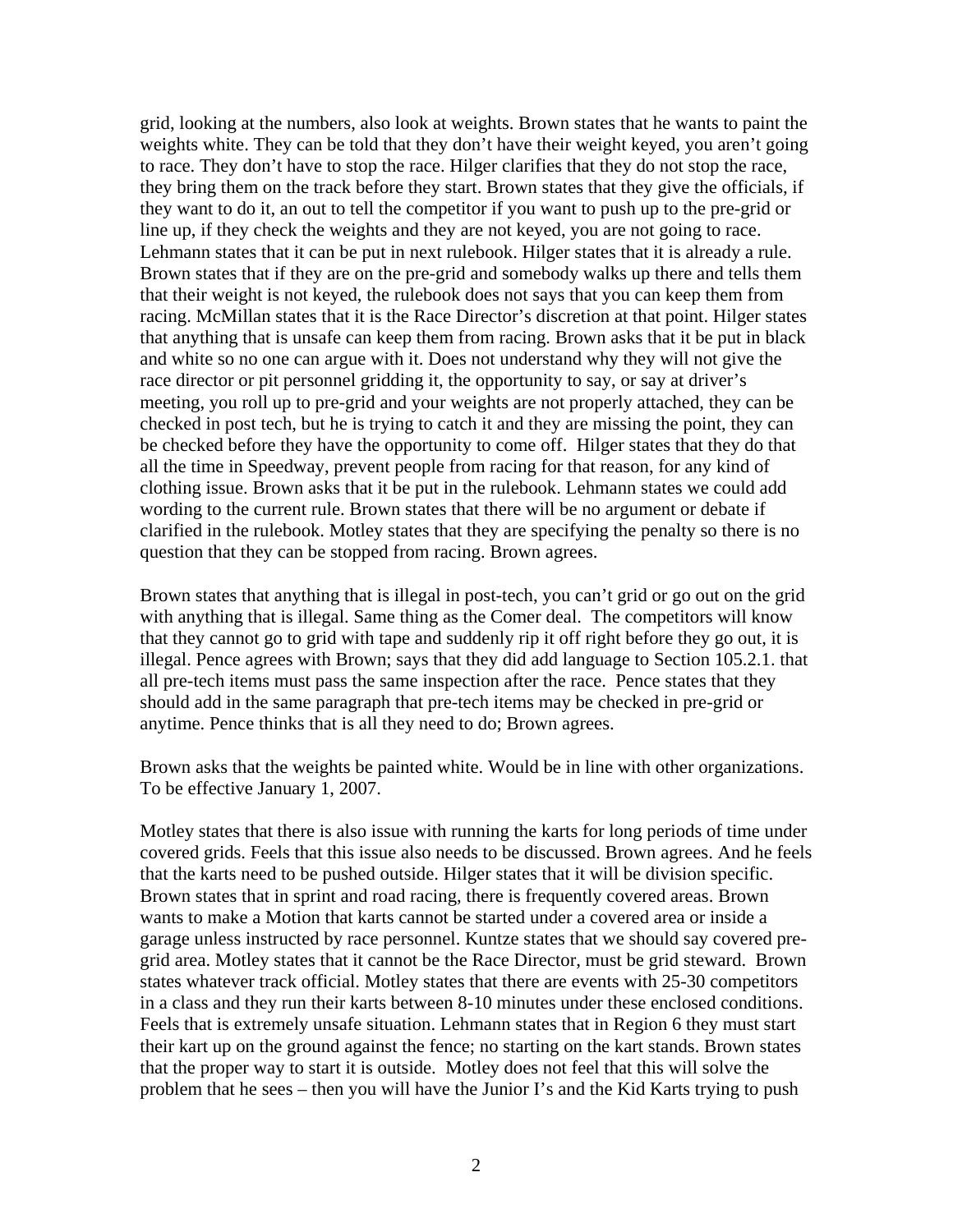it outside. Feels that once the kart is in a controlled area, that the kart cannot be started without direct instructions. Brown states that they can add into a rule. Pence agrees with Motley. Brown states that once the kart is in pre-grid, it cannot be started at all. Motley and Brown to work on verbiage regarding these matters for the rulebook and submit to Board for approval at Fall Meeting.

Brown to send the new style rear bumper information, that is being run in Europe, to the Road Race Committee so they would know that they would be coming in the future and for their feedback. Motley sent the information to entire Board earlier in the week.

## **Safety Apparel**

Discussion by Board regarding neck collars. Motley asks if there are SFI approved neck collars. Board to research this and address at Fall Meeting.

#### **2006/2007 4 Cycle Speedway Grand National**

Board discussed the 2006 4 Cycle Speedway Grand National and the relocation of 2007 4 Cycle Speedway Grand National, pending further options.

Director McMillan exits the Meeting.

#### **Rolling Starts in Road Race**

Pence states that there was an interesting situation at the Road Race Grand National; several classes, for awhile now, have been starting with a rolling start. Problem is that there are no rules in Section 300 governing a rolling start at a Road Race. Section 200 rules don't really work because it is sprint. But on a sprint track, you have a nice short little ½ mile track and you can get around it in less than a minute. You ask karters to do another parade laps on a 3, 4, or 5 mile course, you waste time. Generally in Road Race, you are running different groupings/classes and if you start with the first class in the group, you have to start the second class in the group and can't ask them to do a parade lap because you have got people racing at speed on the track. Pence suggests to Brown that this needs to go to the Road Race Committee. Lehmann states that the only ones that need a rolling start are the 250's and the Open. Brown says that TaG's in his area use a rolling start. Brown says it worked very well in SWRA; it was not a pure rolling start but started with a parade lap and then everyone got in line for a short few seconds and the flag was dropped. There is an official behind and the flagman in the front of the karts on the track, everyone was lined up and the green flag was dropped. Kuntze states that she has been doing rolling starts for over three years. Pence states that NCK has also been doing rolling starts. Lehmann states that at the Nationals there were guys that were starting fourth and someone hadn't started their motors up, so he thought that he should be on pole and was gone. Kuntze states that these are basically 20 minute heat races and she tells the drivers how many laps they get in that time frame. She tells them at driver's meeting that they have 20 minutes and does not care if they do it under yellow in parade formation or if they want to do it under green, it is up to them. There has never been a go around yet with 100 karts at Fontana. Pence states that there are no rules to this effect, especially not for a National situation. Kuntze agrees. Discussion of the incident at National had no ruling in the Rulebook or local option rule to prevent the problem.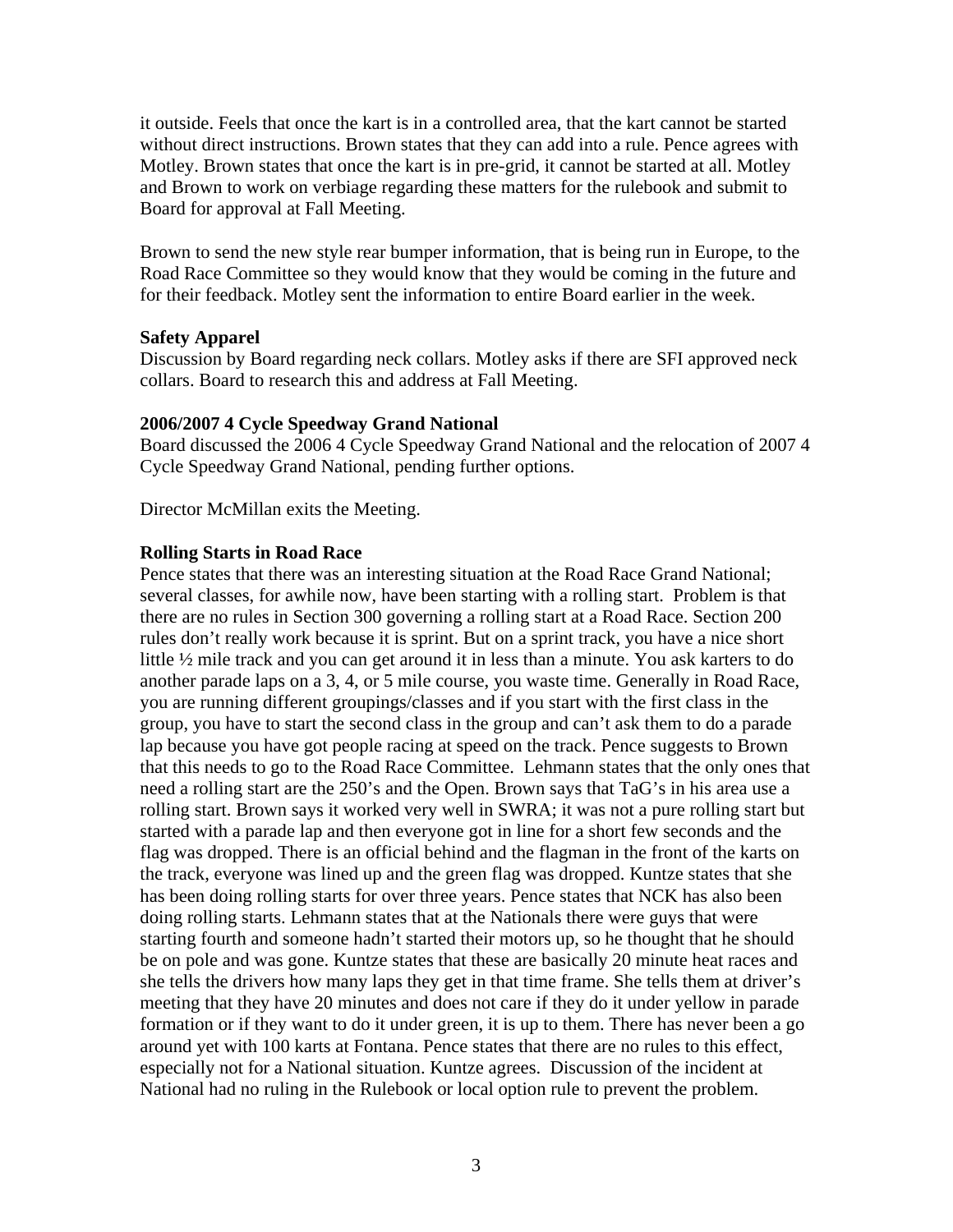### **Other Grand National Issues**

Lehmann states that the there were also no exhaust rules: In National Cup Class rules in Section 676 of the Rulebook, it shows nothing other than a header and the pipe. He reverted back to the TaG engine rules, which is header and pipe must be used as supplied by manufacturer. No plating or ceramic coatings permitted. Exhaust system must start and complete racing race intact as intended for use by the manufacturer. The exhaust connector pipe must be flex tubing (except PRD which will use OEM solid connector pipe). He went back to those two rules. Brown states that in Road Racing, you run solid flex; they had that rule last year. Lehmann states that it is not in the rulebook. Brown states again that they ran solid flex last year. Motley states that there was an update for one event. Not a permanent rule. Lehmann states that he interpreted that if it is not listed under National Cup, it reverts back to stock rules, which is a flexible pipe. Brown assumed that it was a permanent rule. Motley states that there are a lot of National Cup rules that are not necessarily printed. Lehmann clarifies that IKF goes by the rules in the Rulebook. Motley states that the flex was not mentioned in the clutch/header/pipe. Pence states that the reason it was not mentioned in there is that they did not want to force people to buy a \$12 piece of flex. Motley states that he has a note to review for 2007; needs to be clarified. Pence states that, in trying to solve this, he called Ron Emmick and asked him, in National Cup, does it have to be flex or can you use solid pipe? Emmick said solid. Motley agrees. Brown asks if they are going to allow solid flex. Yes, in National Cup. Pence states that it needs to be updated in the National Cup section. The TaG classes need to be determined, Motley states that it has to be flex. Brown asks if they are willing to run solid flex. Motley states that they are mixing apples and oranges because we are talking about road racing as opposed to sprint. Brown states that he has never seen the difference. Hoegerl says that they are talking about National Cup and TaG. National Cup has different and distinct rules than TaG. Pence states that they are going to update the rules to allow solid pipe in National Cup.

Pence states that regarding TaG, road race and/or sprint. Motley states that there is confusion because last year they did allow it in road racing because there were issues. There was never another word said about the temporary rule after the Road Race Nationals in 2005. The Rulebook clearly says exhaust connector pipe must be flex tubing, except PRD. Lehmann states that this is the rule he was going by. Motley says that Lehmann used the rule in TaG, which is not National Cup. Lehmann states that there is nothing in National Cup that states that so he reverted back to TaG for the exhaust system. Brown asks Motley that in Road Race, they cannot run solid flex. Brown does not feel that this is right. Lehmann states that it is a crossover class. Motley says that it is not a question in the Enduro's, only the crossover classes. Brown asks if TaG E has to run flex or not. Motley does not believe so. Brown states that he has told everyone that they can run solid flex in road racing in the IKF. Lehmann states to put in Section 300. Motley states that there is no provision for doing it in the regular TaG class.

Lehmann states that they lowered the VX motor down to the same weights as the Rotax and Leopards, they were 3 seconds a lap faster. Brown asks Lehmann if the 15 pounds made a difference. Lehmann states that other organizations have added 50 pounds to that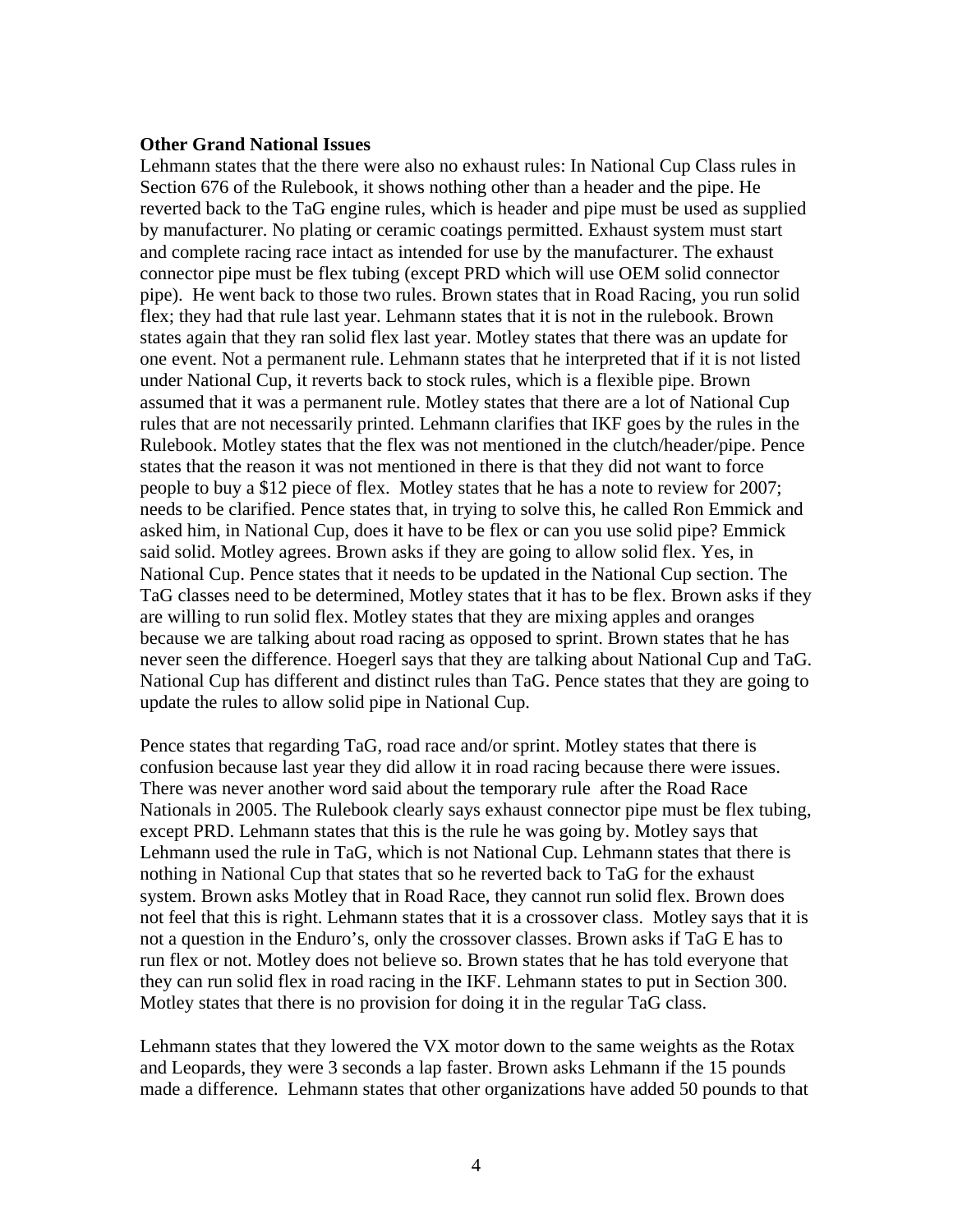motor. Browns states that he has run the TX and the VX. The TX is faster, why would you have both motors the same. Lehmann states a lot less horsepower. Discussion by Board. Sonix is coming. Brown states that flex rule needs to be adopted. Kuntze suggests that this go through the Road Race Committee for submission at the Fall Meeting.

## **Grand National Waivers**

Motley states that he feels that this should be an administrative matter, should not have to go to the Board for ruling. Clarification of the handling of the waivers. Discussion by Board. This matter to be discussed at Fall Meeting.

# **RFP**

Motley states that the status of the RFP is that it is being reviewed by an attorney at this time. Board will be advised after review. Hoegerl asks if there is a time frame on this. Motley suspects that people that would be interested in this or respond to it, probably already have inventory. Discussion by Board. Clarifies that the RFP is for Sprint tires.

# **CIK Rear Crash Protection**

Motley states that it was never his intention to discuss this at this point about Road Racing. Brown states that this is not just for Road Race, but for the whole sport. Brown states that it is coming, whether for Road Race or Sprint. Motley states that they don't know whether or not it is coming. They know that the CIK is running it this year in the European and World Championship. States that there are probably six manufacturers. Motley sent this out for information, does not mean that they have to allow them into IKF. Just did not want the Board to get caught not knowing anything about the new rear protection. Motley states that he does not know if other organizations are going to allow the new body work or not. Perhaps IKF will have a "take a look" position to see if there are any issues. Brown states that they are coming, the IKF is always behind, and at some point, the importers are going to say that they have to go with these bumpers because that is what they are sending us. Motley states that they are not bumpers; they are crash structures that are attached like the bumpers. Brown states that he wants the idea out there that, down the road, this is what the manufacturers are going to send the new karts with. They will need to let everyone know that this is what is going to happen over a time frame. The American manufacturers will probably need to follow. Motley does not know how many on the Board is aware of this, which is why he sent it out. Brown states that he was not aware of this. Comparison to front plastic noses issue. Brown states that the Board needs to be prepared for whatever it is going to be because he thinks that they are going to be here in the next two years. Lehmann agrees. Motley states that the importer can specify where he has them or not. They will show up next year because another organization is mandating them next year. Motley spoke with Pence re: cadet ones. They are similar. Motley has seen cadet ones, but they are not a CIK deal. As of a week ago, none of the importers of the manufacturers that have these approved, have yet to bring them in the United States. There may have been a kart that came in with them but none of the aftermarket importers…….. Pence states that he received a call from a local kart shop that has a cadet kart with one of these bumpers. Pence contacted Motley regarding this phone call. Kuntze states that it is bodywork, a tail. Motley states that it is a component of bodywork. Brown feels that they will start showing up in 2007. Discussion by Board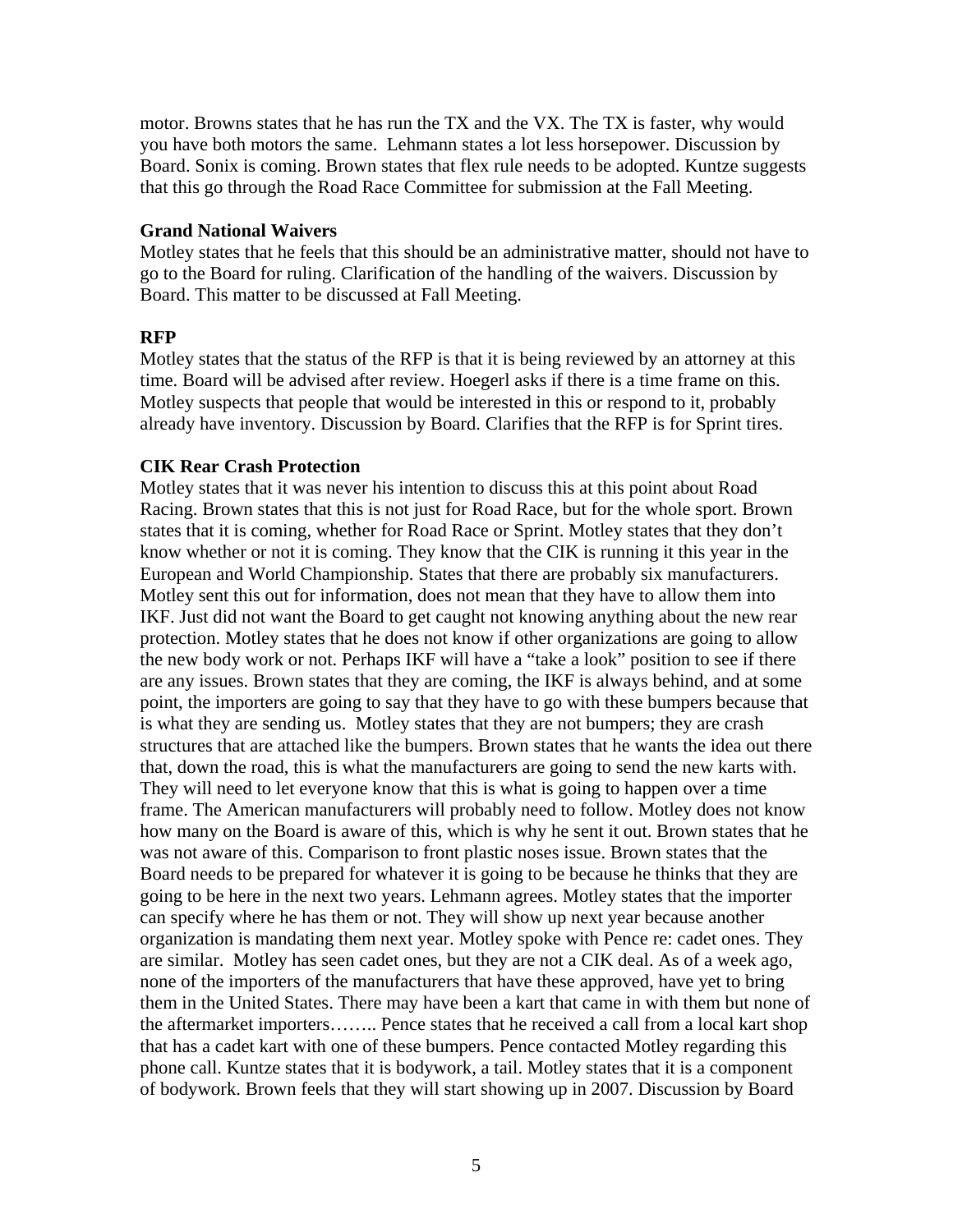re: break away nose cone. Pence worried about the front nose cone getting hooked on one of these things and then have a front plastic piece hooked on a back plastic piece. Brown states that they don't have to do anything now but there will be no choice and does not want to be the last one to try to convert over while other people are going someplace else to race because that is what the karts are coming with. Pence backs Brown 100% but they have to lead not follow. Brown states that they need to stay on top of it. Pence thought that the little y clips were a requirement on the nose pieces. Hoegerl feels that the Board is not saying no, but feels that they do have a choice, feels that the manufacturers need to approach us with the dimensions. Hoegerl asks if they have all of the dimensions for items that came out last year; Motley says that all they need is the sheet with the list of approved bodywork. Hoegerl asks if the legal list is available today. Motley states that only three of the bumper covers are approved, two are pending, and is sure that the list is available today. Lehmann asks if this is for all sprint karts, not just cadets. Motley states that he saw cadet karts 8 months ago that came in with them on but they are not CIK approved. Brown wants the Board to be prepared for when this hits and what is going to happen. Motley states that other organizations get the information sooner. Lehmann states that they may be coming on all CIK approved karts. Brown states that the Board must be prepared to say that you can or cannot run it. Motley states that they will know a lot more in a few months.

#### **Fees for TaG Engines**

Motley states that everyone should be aware that bills will be sent out to all of the importers of the TaG engines. Concerned about Rotax; thinking they are being singled out. Also issue with WTP engine, importer is in British Columbia. Motley is very uncomfortable with approving engines with no US importer. Brown states that the point they have to consider is that they have a US importer – that is 100% mandatory. If they don't want to do that then the Board does not have to approve the motor. Brown states that the classes that are working really well are the classes that have real importers. Lehmann agrees. Brown states that the parts are available and the people can call the importer. Motley states that is his point. Lehmann states that the engines with no US importer needs to be removed from the approved engine list. Motley states that the engine will be removed from the list automatically if there is no US importer; Board agrees.

#### **Region 4B Speedway Matters**

Smith states that he overturned a DQ by the tech director at an event at Huffman Motorsports Park. Motor was protested by another go kart. According to Section 507, it says that the protestor must leave his kart in tech. The protestor took the kart back to their trailer. Later on, it was decided to take the motor, box it up and send to Syd White. They took the motor into the tech room, sealed it up, taped it up to mail to Syd on Monday. Smith received a call on Monday morning from an engine builder, telling him that the motor that they had sealed and put in the box was at another motor builders shop and they were tearing it down to do tech on it Monday morning. They had taken the motor out of the sealed box and were looking at it. The original motor builder called Smith and told him to get the motor out of there or he was going to sue him. Smith called the motor builder and clarified that they did have the motor out of the box. Said he was told to take the motor out of the box to see if it had an air vane on it. Clarified that he had opened the